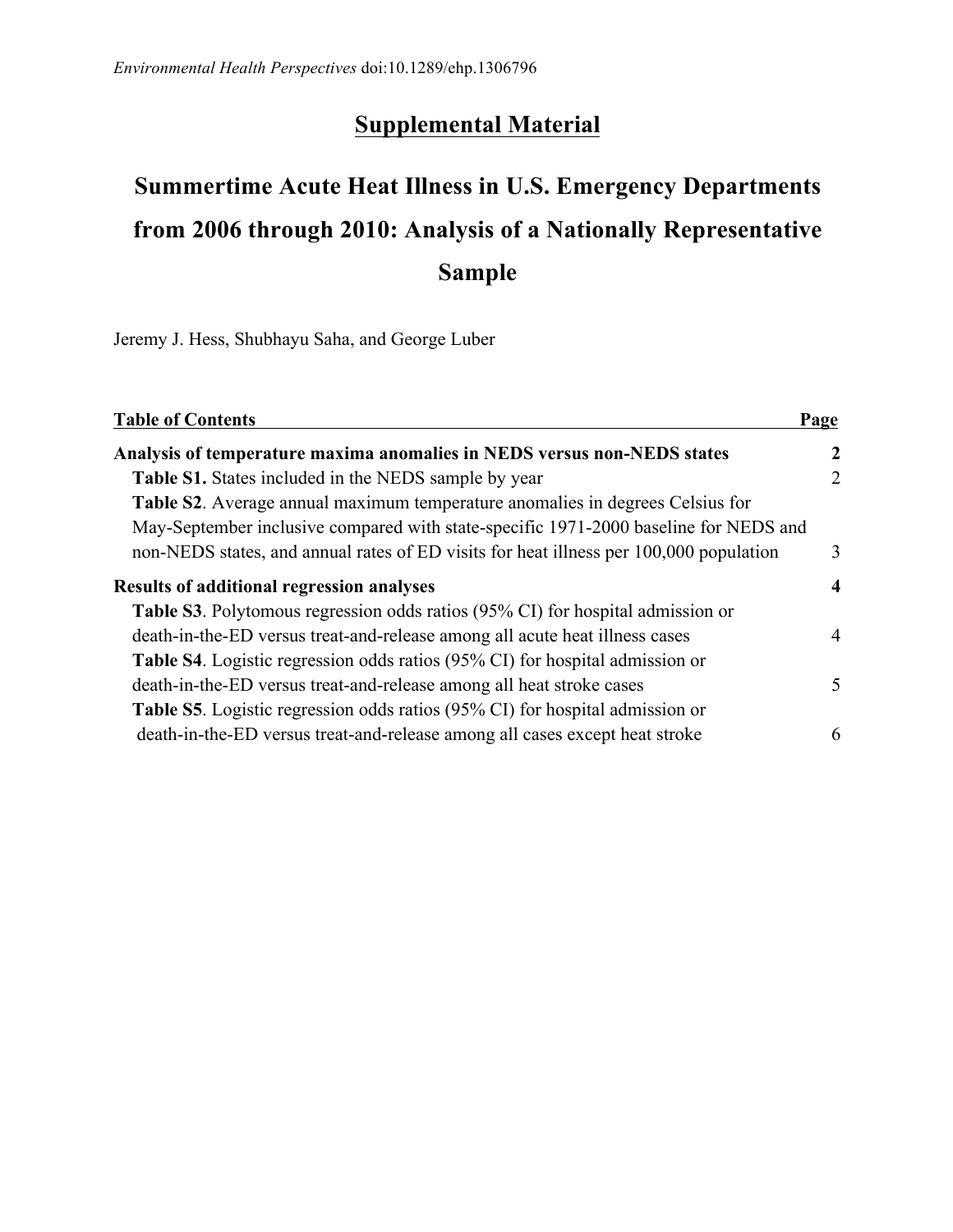## **Analysis of temperature maxima anomalies in NEDS versus non-NEDS states**

 The NEDS database is constructed with data provided by certain states, and national weights are constructed to produce nationally representative estimates. The states included in each year's sample are listed in Table S1.

| Table S1. States included in the NEDS sample by year. |  |  |  |  |  |  |
|-------------------------------------------------------|--|--|--|--|--|--|
|-------------------------------------------------------|--|--|--|--|--|--|

| Year | <b>States included in the NEDS</b>                                              |
|------|---------------------------------------------------------------------------------|
| 2010 | AZ, CA, CT, FL, GA, HI, IA, IL, IN, KS, KY, MA, MD, MN, MO, NC, NE, NJ, NV, NY, |
|      | OH, RI, SC, SD, TN, UT, VT, and WI (Added NV, Removed ME, NH)                   |
| 2009 | AZ, CA, CT, FL, GA, HI, IA, IL, IN, KS, KY, MA, MD, ME, MN, MO, NC, NE, NH, NJ, |
|      | NY, OH, RI, SC, SD, TN, UT, VT, and WI (Added IL)                               |
| 2008 | AZ, CA, CT, FL, GA, HI, IA, IN, KS, KY, MA, MD, ME, MN, MO, NC, NE, NH, NJ, NY, |
|      | OH, RI, SC, SD, TN, UT, VT, and WI (Added KY)                                   |
| 2007 | AZ, CA, CT, FL, GA, HI, IA, IN, KS, MA, MD, ME, MN, MO, NC, NE, NH, NJ, NY,     |
|      | OH, RI, SC, SD, TN, UT, VT, and WI (Added NC, NY, RI)                           |
| 2006 | AZ, CA, CT, FL, GA, HI, IA, IN, KS, MA, MD, ME, MN, MO, NE, NH, NJ, OH, SC, SD, |
|      | TN, UT, VT, and WI                                                              |

 If the distribution of temperature in states that contributed data to NEDS (NEDS states) were different than the states that did not provide the data (non-NEDS states), then national estimates of acute heat illness could not be nationally representative for our purpose. Therefore, we examined temperature distributions in the two groups of states to determine if there were significant differences annually. We obtained Average Daily Maximum Temperatures for May- September for each state for 2006-2010 from the National Climatic Data Center (http://www.ncdc.noaa.gov/cag/). For each state and year, we computed the difference between the annual average and the 30-year baseline average (1971-2000) to determine whether that state had an unusually hot or cold year. We then aggregated these differences for the two groups of states. We used the Shapiro-Wilk statistic to evaluate whether the yearly temperature differences among the two groups of states were normally distributed and then used t-tests to compare the temperature differences between the two groups. We found statistically significant differences only for 2009, as shown in Table S2 below.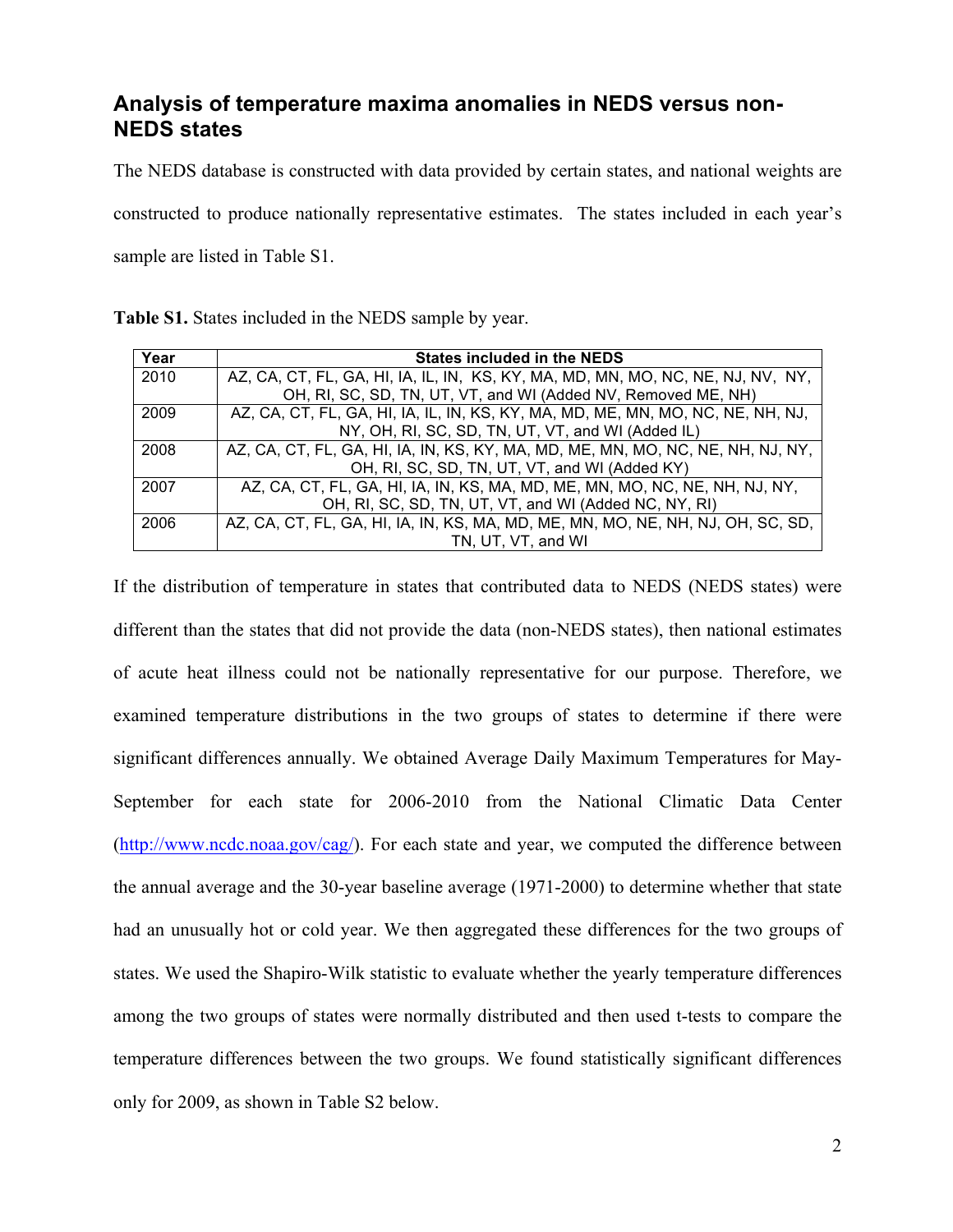**Table S2**. Average annual maximum temperature anomalies in degrees Celsius for May-September inclusive compared with state-specific 1971-2000 baseline for NEDS and Non-NEDS states, and annual rates of ED visits for heat illness per  $100,000$  population<sup>a</sup>.

| Year              | Average anomaly, non-NEDS<br>states | <b>Average anomaly, NEDS</b><br>states | <b>ED heat illness visit</b><br>rate |
|-------------------|-------------------------------------|----------------------------------------|--------------------------------------|
| 2006              | 0.90                                | 0.69                                   | 23.30                                |
| 2007              | 1.58                                | 1.50                                   | 22.30                                |
| 2008              | $-0.04$                             | $-0.04$                                | 18.10                                |
| 2009 <sup>b</sup> | 0.16                                | $-0.48$                                | 15.80                                |
| 2010              | .8                                  | 2.11                                   | 27.90                                |

clarity. <sup>b</sup>The difference between the two groups of states was statistically different as indicated <sup>a</sup>Population-based rates are presented in Table 2 of the main manuscript and repeated here for by t-test comparing equality of group means.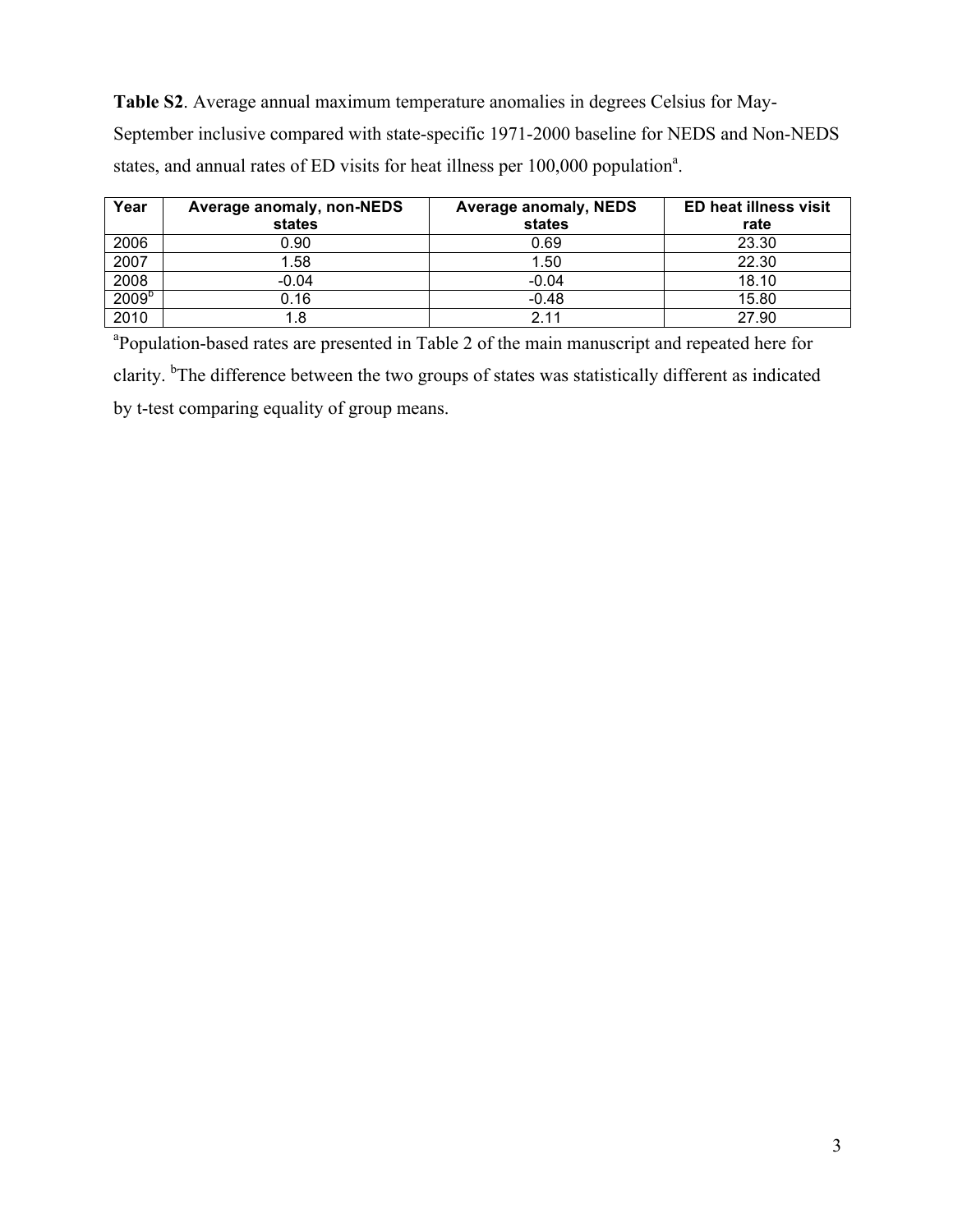## **Results of additional regression analyses**

**Table S3**. Polytomous regression odds ratios (95% CI) for hospital admission or death-in-the-ED versus treat-and-release among all acute heat illness cases.

|                                      | <b>Hospital admission</b> | Death in ED         |
|--------------------------------------|---------------------------|---------------------|
| Age groups                           |                           |                     |
| $0-17$ yrs                           | 0.38(0.35, 0.41)          | 2.56(1.23, 5.3)     |
| 18-45 yrs                            | 0.42(0.39, 0.44)          | 0.93(0.51, 1.7)     |
| $45-65$ yrs                          | 0.57(0.54, 0.6)           | 0.87(0.51, 1.49)    |
| $65+$ yrs (ref)                      | 1                         | 1                   |
| Gender                               |                           |                     |
| Male                                 | 1.68 (1.63, 1.74)         | 2.06 (1.46,2.9)     |
| Female (ref)                         | $\mathbf{1}$              | $\mathbf{1}$        |
| <b>Urban-rural classification</b>    |                           |                     |
| Large metropolitan                   | 1.33(1.27, 1.4)           | 1.55 (0.91,2.63)    |
| Medium-small metropolitan            | 0.92(0.87, 0.97)          | 0.82(0.47, 1.42)    |
| Micropolitan                         | 0.87(0.83, 0.93)          | 1.28 (0.71,2.31)    |
| Rural (ref)                          | 1                         | 1                   |
| <b>Health insurance</b>              |                           |                     |
| Medicare                             | 1.01 (0.96,1.07)          | 1.01(0.57, 1.77)    |
| Medicaid                             | 0.91(0.86, 0.96)          | 2.26(1.5,3.4)       |
| Private                              | 0.92(0.88, 0.96)          | 0.19(0.11, 0.35)    |
| Uninsured (ref)                      | 1                         | 1                   |
| Median income ZIP code               |                           |                     |
| Top quartile                         | 0.83(0.8, 0.86)           | 0.62(0.44, 0.88)    |
| Quartile 3                           | 0.78(0.75, 0.81)          | 0.53(0.35, 0.81)    |
| Quartile 2                           | 0.8(0.76, 0.84)           | 0.34(0.19, 0.59)    |
| Lowest quartile (ref)                | 1                         | 1                   |
| <b>Geographic regions</b>            |                           |                     |
| Midwest                              | 1.12 (1.06,1.18)          | 3.53(2,6.23)        |
| South                                | 0.87(0.83, 0.91)          | 0.79(0.44, 1.41)    |
| West                                 | 0.83(0.78, 0.87)          | 0.38(0.18, 0.8)     |
| Northeast (ref)                      | 1                         | 1                   |
| <b>Associated chronic conditions</b> |                           |                     |
| <b>Blood</b>                         | 11.9 (11.18,12.68)        | 1.63 (0.61,4.33)    |
| Circulatory                          | 2.42(2.34, 2.5)           | 21.87 (14.91,32.08) |
| Digestive                            | 2.06 (1.95,2.17)          | 0.85(0.37, 1.95)    |
| Endocrine                            | 2.85 (2.76, 2.94)         | 0.34(0.21, 0.54)    |
| Genito-urinary                       | 3.55 (3.33,3.79)          |                     |
| Mental                               | 2.84 (2.75,2.92)          | 0.7(0.47, 1.03)     |
| Muscular                             | 2.47 (2.32, 2.62)         | 2.33(1.2, 4.55)     |
| Nervous                              | 3.72(3.54, 3.9)           | 0.69(0.28, 1.69)    |
| Respiratory                          | 1.91 (1.82,1.99)          |                     |
| Cancer                               | 2.83 (2.47, 3.25)         | 3.66(1.32, 10.14)   |
| No comorbid conditions (ref)         | $\mathbf{1}$              | $\mathbf{1}$        |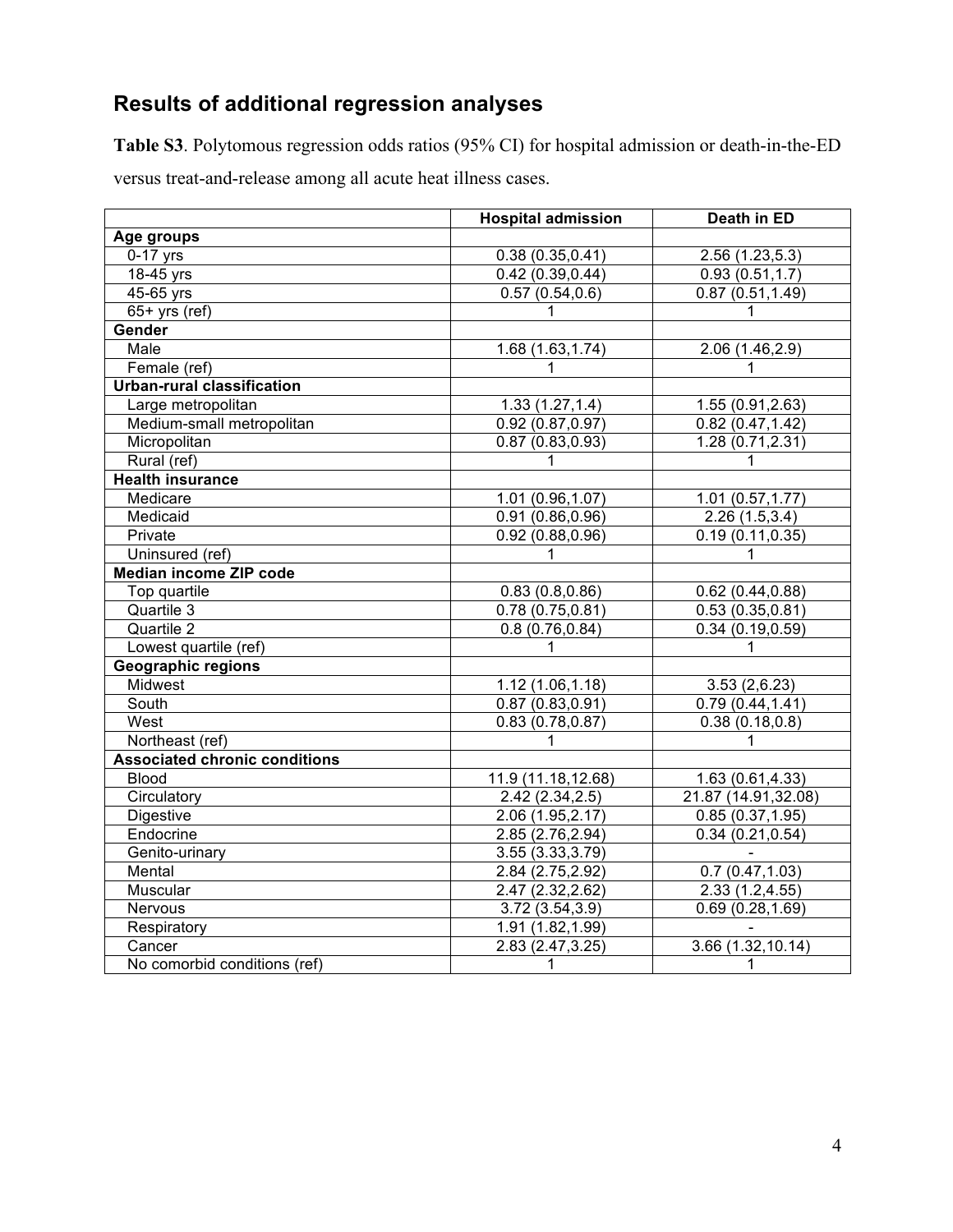| <b>Table S4.</b> Logistic regression odds ratios (95% CI) for hospital admission or death-in-the-ED |  |
|-----------------------------------------------------------------------------------------------------|--|
| versus treat-and-release among all heat stroke cases (ICD-9-CM 992.0) ( $N = 15759^a$ ).            |  |

| Variable                             | OR (95% CI)                   |
|--------------------------------------|-------------------------------|
| Age groups                           |                               |
| $0-17$ yrs                           | 0.69(0.57, 0.84)              |
| $18-45$ yrs                          | 0.71(0.6, 0.83)               |
| 45-65 yrs                            | 0.86(0.74,1)                  |
| $65+$ yrs (ref)                      | 1                             |
| <b>Urban-rural classification</b>    |                               |
| Large metropolitan                   | 2.47 (2.13,2.86)              |
| Medium-small M=metropolitan          | 2.15 (1.85,2.49)              |
| Micropolitan                         | 1.33 (1.13, 1.58)             |
| Rural (ref)                          | $\mathbf{1}$                  |
| <b>Health insurance</b>              |                               |
| Medicare                             | 1.49 (1.28, 1.75)             |
| Medicaid                             | 0.96(0.83, 1.1)               |
| Private                              | 0.95(0.85, 1.07)              |
| Uninsured (ref)                      | 1                             |
| <b>Median income ZIP code</b>        |                               |
| Top quartile                         | 0.64(0.56, 0.73)              |
| Quartile 3                           | 0.59(0.52, 0.66)              |
| Quartile 2                           | 0.72(0.65, 0.8)               |
| Lowest quartile (ref)                | 1                             |
| <b>Geographic regions</b>            |                               |
| Midwest                              | 0.61(0.53, 0.71)              |
| South                                | 0.94(0.82, 1.07)              |
| West                                 | 1.01(0.87, 1.16)              |
| Northeast (ref)                      | 1                             |
| <b>Gender</b>                        |                               |
| Male                                 | 1.7(1.55, 1.87)               |
| Female (ref)                         | 1                             |
| <b>Associated chronic conditions</b> |                               |
| <b>Blood</b>                         | 6.83(5.71, 8.17)              |
| Circulatory                          | 2.37(2.15, 2.6)               |
| Digestive                            | 1.51 (1.25,1.83)              |
| Endocrine                            | 2.47 (2.23, 2.74)             |
| Genito-urinary                       | 2.03 (1.64, 2.51)             |
| Mental                               | 2.4 (2.18,2.64)               |
| Muscular                             | 1.49 (1.23, 1.82)             |
| <b>Nervous</b>                       | 4.44 (3.78,5.23)              |
| Respiratory                          | 1.93 (1.65,2.25)              |
| Cancer                               | 4.06(2.5,6.6)                 |
| No comorbid conditions (ref)         | 1                             |
| Year                                 |                               |
| 2010                                 | 0.76(0.67, 0.86)              |
| 2009                                 | 0.63(0.55, 0.72)              |
| 2008                                 | 0.7(0.62,0.8)                 |
| 2007                                 | $\overline{0.87}$ (0.77,0.98) |
| 2006                                 | 1                             |

<sup>a</sup>The number of cases is smaller compared to Table 3 as some explanatory variables had missing

variables.